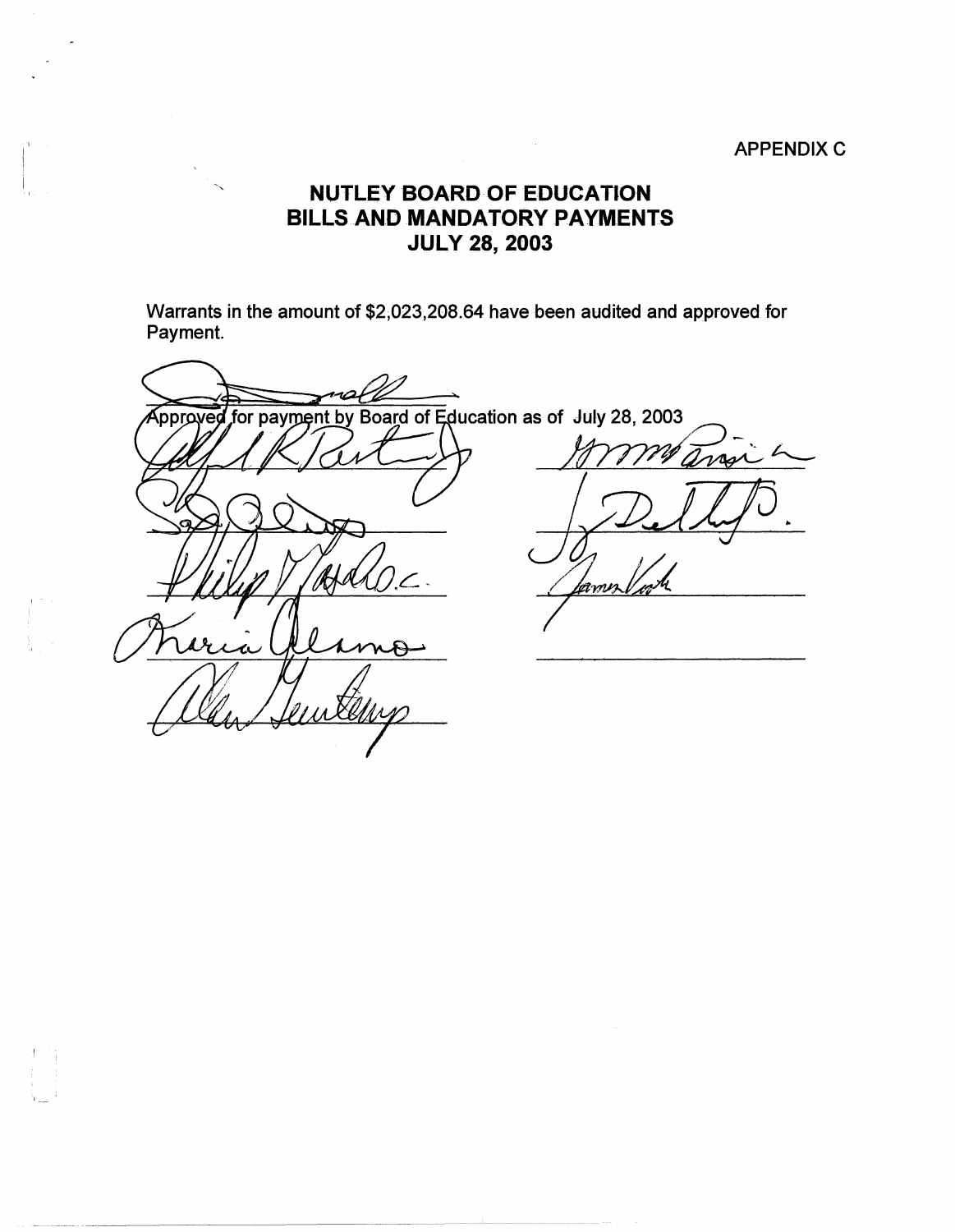# Gheck journal Mutley Board of Education<br>Rec and Unrec checks Hand and Machine checks Page 1 of 4

Hand and Machine checks 07/17/03

Starting date 7/1/03 Ending date 7/28/03

| Date<br>Cknum             | <b>Rec date</b><br><b>Vcode</b> | Vendor name                                   | <b>Check amount</b> |
|---------------------------|---------------------------------|-----------------------------------------------|---------------------|
| 07/11/03<br>054260 H      |                                 | <b>NBOE NUTLEY BOARD OF EDUCATION</b>         | \$1,000,000.00      |
| 054261 H<br>07/16/03      | <b>FTJ</b>                      | <b>FUN TIME JUNCTION</b>                      | \$110.00            |
| 054262 H<br>07/16/03      | <b>FTJ</b>                      | <b>FUN TIME JUNCTION</b>                      | \$110.00            |
| 054263 H<br>07/16/03      | <b>COB</b>                      | <b>COUNTY OF BERGEN DEPT.OF PARKS</b>         | \$10.00             |
| 060002 H<br>07/11/03      |                                 | SNJH STATE OF NJ HEALTH BENEFITS FUND         | \$339,756.84        |
| 060003 H<br>07/11/03      |                                 | NHSP NUTLEY HIGH SCHOOL PETTY CASH ACCOUNT    | \$500.00            |
| 060004 H<br>07/11/03      |                                 | FSPC FRANKLIN PETTY CASH/J.CALICCHIO, TRUSTEE | \$400.00            |
| 060005 H<br>07/11/03      |                                 | TPC1 TECHNOLOGY PETTY CASH/R. PRESUTO, TRUS   | \$300.00            |
| 060006 H<br>07/11/03      |                                 | NBED NBOE EXT DAY PETTY CASH/M.CERVASIO       | \$300.00            |
| 060007 H<br>07/11/03      |                                 | SSPC SPECIAL SERV PETTY CASH/B.HIRSCH, TRUSTE | \$300.00            |
| 060008 H<br>07/11/03      |                                 | BOET TRANSP. PETTY CASH/P.HOLLYWOOD,TRUSTE    | \$400.00            |
| 060009 H<br>07/11/03      |                                 | BOEP BOE PETTY CASH/J.MALLEN, TRUSTEE         | \$500.00            |
| 060010 H<br>07/11/03      | <b>PST</b>                      | <b>POWERHOUSE STUDIOS</b>                     | \$430.00            |
| 060011 H<br>07/11/03      |                                 | <b>BORG BORGATA HOTEL</b>                     | \$1,969.00          |
| 060012 H<br>07/11/03      | <b>HRS</b>                      | HIGH POINT SCHOOL CORP.                       | \$4,984.60          |
| 060013 H<br>07/14/03      | <b>PAY</b>                      | <b>B.O.E. SALARY ACCOUNT</b>                  | \$25,634.31         |
| 060014 H<br>07/15/03      | <b>PAY</b>                      | <b>B.O.E. SALARY ACCOUNT</b>                  | \$213,494.15        |
| )60015 H<br>07/14/03      |                                 | BOES BOARD OF EDUCATION SALARY ACCOUNT        | \$14,827.38         |
| 060016 H<br>07/14/03      |                                 | <b>HBCB HORIZON BLUE CROSS</b>                | \$17,593.76         |
| 060017 H<br>07/14/03      | <b>IHS</b>                      | <b>INTERNATIONAL HEALTHCARE SERVICES</b>      | \$212.57            |
| 060018 H<br>07/14/03      | <b>BSI2</b>                     | <b>BENECARD SERVICES, INC.</b>                | \$12,155.40         |
| 060019 H<br>07/14/03      |                                 | BOEE BOE EMPLOYEES PENSION FUND OF ESSEX CT   | \$8,295.00          |
| 060020 H<br>07/14/03      |                                 | BOES BOARD OF EDUCATION SALARY ACCOUNT        | \$3,548.94          |
| 060021 H<br>07/14/03      |                                 | <b>HBCB HORIZON BLUE CROSS</b>                | \$160.01            |
| 060022<br>07/28/03        | <b>ATT</b>                      | <b>AT &amp; T</b>                             | \$387.94            |
| 060023<br>07/28/03        |                                 | <b>BEAR BEARCOM</b>                           | \$101.03            |
| 07/28/03<br>060024        |                                 | BSCC BELLEVILLE SUPPLY CO., INC.              | \$46.05             |
| 060025<br>07/28/03        |                                 | <b>BCSS BERGEN COUNTY SPECIAL SERVICES</b>    | \$1,100.00          |
| 060026<br>07/28/03        |                                 | CCPT CALDWELL COMMUNITY PHYSICAL THERAPY      | \$340.00            |
| 060027<br>07/28/03        |                                 | SC10 CAMMARATA, MD; SANDRA                    | \$350.00            |
| 060028<br>07/28/03        | <b>DUP</b>                      | <b>DUPLITRON, INC.</b>                        | \$320.92            |
| 060029<br>07/28/03        |                                 | EDUN EDUMATCH, INC.                           | \$1,097.33          |
| 060030<br>07/28/03        |                                 | ECES ESSEX COUNTY EDUCATIONAL SERVICES        | \$7,737.38          |
| 060031<br>07/28/03        |                                 | FFC1 FRANKLIN FOOD COURT                      | \$475.00            |
| <b>060032</b><br>07/28/03 |                                 | <b>SAFR FREDERICKS; SARAH</b>                 | \$235.58            |
| 160033<br>07/28/03        | <b>GPB</b>                      | <b>GACCIONE, POMACO &amp; BECK</b>            | \$3,260.25          |
| <b>J60034</b><br>07/28/03 |                                 | <b>GEC4 GE CAPITAL</b>                        | \$67.50             |
| 060035<br>07/28/03        | <b>GSC</b>                      | <b>GRIFFITH SHADE COMPANY</b>                 | \$24.95             |
| 060036<br>07/28/03        | <b>HRD</b>                      | <b>H.R. DIRECT</b>                            | \$76.36             |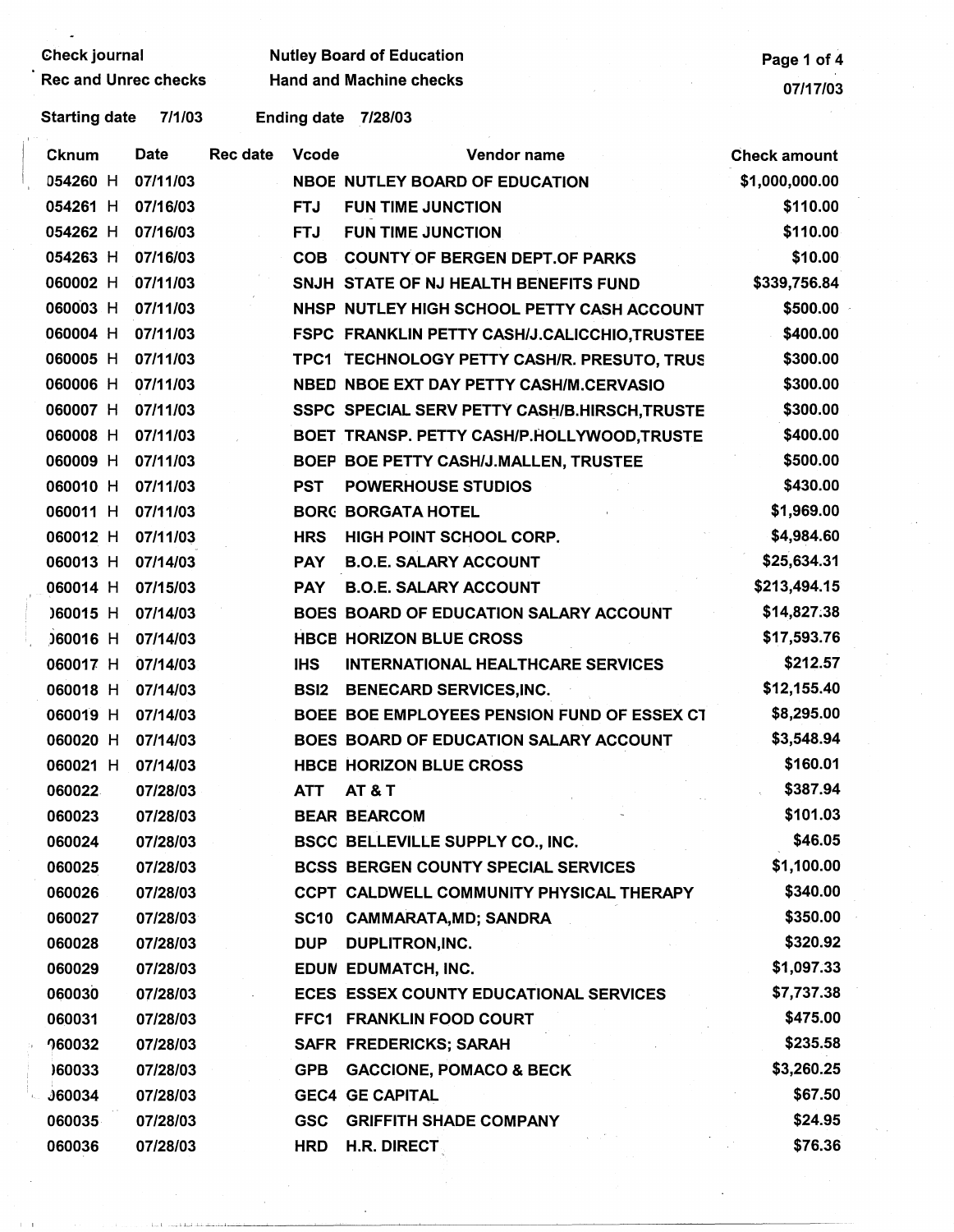| Check journal               |          |                 |                                | <b>Nutley Board of Education</b>               | Page 2 of 4         |
|-----------------------------|----------|-----------------|--------------------------------|------------------------------------------------|---------------------|
| <b>Rec and Unrec checks</b> |          |                 | <b>Hand and Machine checks</b> |                                                |                     |
| <b>Starting date</b>        | 7/1/03   |                 | <b>Ending date</b>             | 7/28/03                                        | 07/17/03            |
| Cknum                       | Date     | <b>Rec date</b> | <b>Vcode</b>                   | Vendor name                                    | <b>Check amount</b> |
| 060037                      | 07/28/03 |                 | <b>HDC</b>                     | <b>HOME DEPOT COMM.ACCT.</b>                   | \$508.30            |
| 060038                      | 07/28/03 |                 | IMM1                           | <b>IMMEDICENTER</b>                            | \$318.00            |
| 060039                      | 07/28/03 |                 | <b>JBG</b>                     | <b>J &amp; B GENERAL CONTRACTORS, INC.</b>     | \$4,800.00          |
| 060040                      | 07/28/03 |                 | <b>JRI</b>                     | <b>JOSEPH RICCIARDI INC.</b>                   | \$211.75            |
| 060041                      | 07/28/03 |                 |                                | <b>KBOE KEARNY BOARD OF EDUCATION</b>          | \$5,727.94          |
| 060042                      | 07/28/03 |                 |                                | <b>LERC LERCH, VINCI &amp; HIGGINS</b>         | \$2,822.50          |
| 060043                      | 07/28/03 |                 |                                | <b>MCSC MC MANIMON &amp; SCOTLAND, LLC</b>     | \$2,361.00          |
| 060044                      | 07/28/03 |                 | <b>MMP</b>                     | <b>MICRO MEDIA PUBLISHING</b>                  | \$1,252.66          |
| 060045                      | 07/28/03 |                 |                                | <b>MUJC MORRIS UNION JOINTURE COMMISSION</b>   | \$1,137.90          |
| 060046                      | 07/28/03 |                 | <b>NJN1</b>                    | <b>NORTH JERSEY MEDIA GROUP INC.</b>           | \$128.50            |
| 060047                      | 07/28/03 |                 | <b>NSR</b>                     | <b>NUTLEY SHOP-RITE, INC.</b>                  | \$69.75             |
| 060048                      | 07/28/03 |                 | <b>OSIE</b>                    | <b>OSIEJA: CHRISTINA</b>                       | \$183.64            |
| 060049                      | 07/28/03 |                 |                                | PCSL PANASONIC COMMUNICATIONS & SYS LEASE A    | \$1,746.51          |
| 060050                      | 07/28/03 |                 | <b>PSE</b>                     | <b>PUBLIC SERVICE ELECTRIC &amp; GAS CO.</b>   | \$21,697.27         |
| 060051                      | 07/28/03 |                 | SI <sub>5</sub>                | <b>STEWART INDUSTRIES</b>                      | \$1,033.38          |
| 060052                      | 07/28/03 |                 |                                | <b>WTPC WESTERN TERMITE &amp; PEST CONTROL</b> | \$281.00            |
| 060053                      | 07/28/03 |                 |                                | <b>XER2 XEROX CORPORATION</b>                  | \$1,391.68          |
| 060054                      | 07/28/03 |                 |                                | TMSS 3M SAFETY & SECURITY SYSTEMS              | \$1,112.00          |
| 060055                      | 07/28/03 |                 | <b>AAS</b>                     | <b>AASA</b>                                    | \$319.00            |
| 060056                      | 07/28/03 |                 | AC <sub>3</sub>                | APPLE COMPUTER, INC.                           | \$16,926.00         |
| 060057                      | 07/28/03 |                 |                                | ATRA ATRA JANITORIAL SUPPLY CO INC             | \$8,704.50          |
| 060058                      | 07/28/03 |                 |                                | <b>BCC1 BERGEN COMMUNITY COLLEGE</b>           | \$100.00            |
| 060059                      | 07/28/03 |                 | BI                             | <b>BOLLINGER INSURANCE</b>                     | \$18,201.55         |
| 060060                      | 07/28/03 |                 |                                | <b>BOB1 BRUNSWICK OLYMPIC BOWL</b>             | \$185.50            |
| 060061                      | 07/28/03 |                 |                                | <b>CWS C WALTER SEARLE</b>                     | \$717.00            |
| 060062                      | 07/28/03 |                 |                                | <b>CABL CABLEVISION LIGHTPATH INC</b>          | \$6,160.00          |
| 060063                      | 07/28/03 |                 |                                | CGS1 CADAPULT GRAPHIC SYSTEMS, INC.            | \$6,564.35          |
| 060064                      | 07/28/03 |                 | RC3                            | <b>CIOFFI; ROSE</b>                            | \$450.00            |
| 060065                      | 07/28/03 |                 | <b>CNI</b>                     | <b>COMPNET, INC</b>                            | \$2,195.00          |
| 060066                      | 07/28/03 |                 | <b>CSI</b>                     | <b>COMPUTER SOLUTIONS INC</b>                  | \$11,947.00         |
| 060067                      | 07/28/03 |                 | CP <sub>5</sub>                | <b>CRYSTAL PRODUCTIONS</b>                     | \$98.89             |
| 060068                      | 07/28/03 |                 | DB                             | <b>DICK BLICK</b>                              | \$1,591.76          |
| 060069                      | 07/28/03 |                 | DP <sub>2</sub>                | DOVER PUBLICATIONS, INC.                       | \$150.86            |
| 060070                      | 07/28/03 |                 | <b>EBS</b>                     | <b>EBSCO</b>                                   | \$63.95             |
| 060071                      | 07/28/03 |                 | <b>ERS</b>                     | <b>EDUCATIONAL RESEARCH SERVICES</b>           | \$105.00            |
| 060072                      | 07/28/03 |                 | EPI                            | <b>ENSLOW PUBLISHERS INC</b>                   | \$576.73            |
| 060073                      | 07/28/03 |                 |                                | EPLU EPLUS TECHNOLOGIES, INC.                  | \$1,666.00          |
| 060074                      | 07/28/03 |                 | FS1                            | <b>FISHER SCIENTIFIC</b>                       | \$828.01            |
| 060075                      | 07/28/03 |                 |                                | FOL1 FOLLETT EDUCATIONAL SERVICES              | \$951.28            |

 $\frac{1}{4}$  .

 $\epsilon$ 

 $\hat{\boldsymbol{\epsilon}}$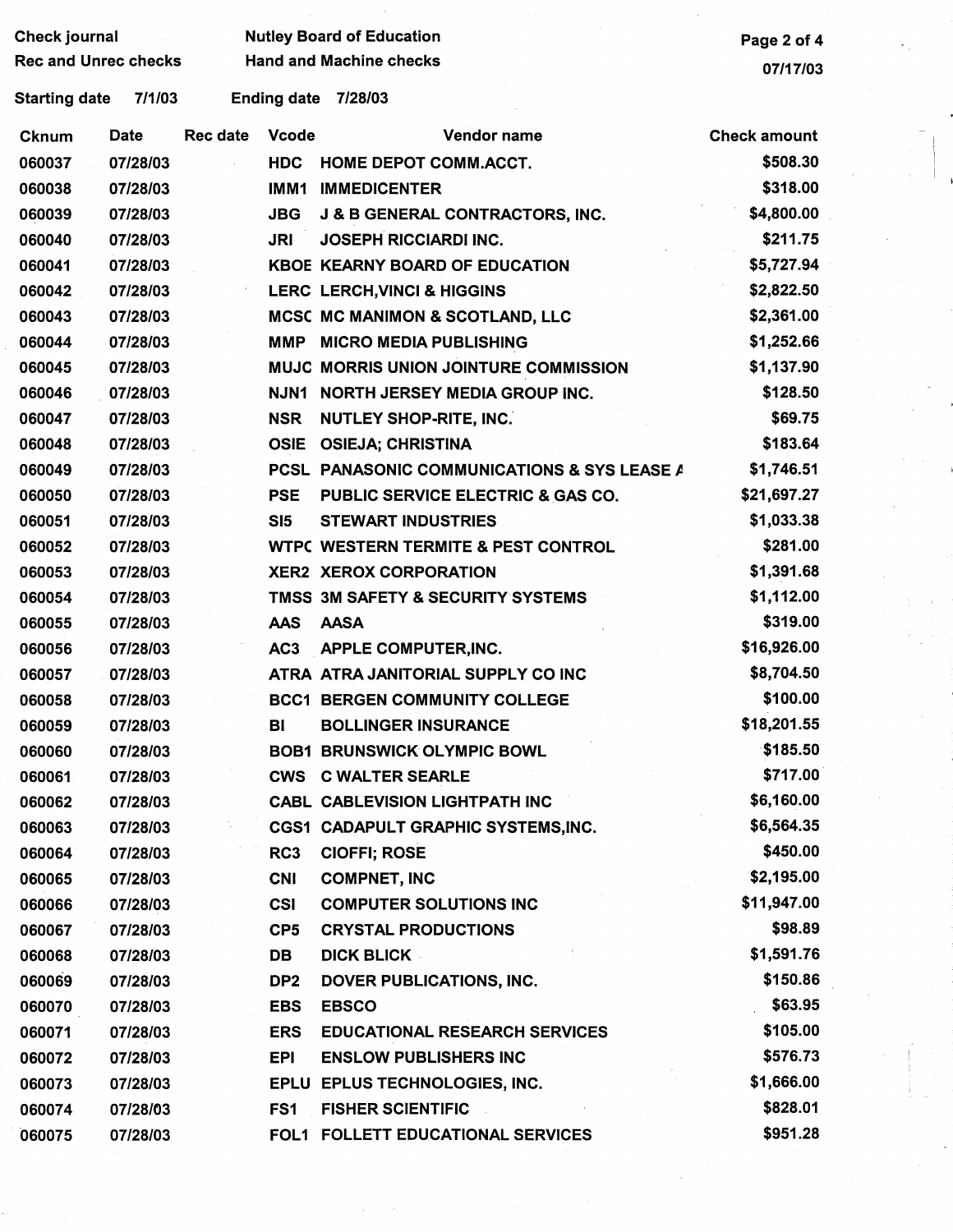÷,

## Check journal **Mutley Board of Education**<br>Rec and Unrec checks **Hand and Machine checks** Page 3 of 4

Starting date 7/1/03 Ending date 7/28/03

| Cknum  | Date     | Rec date | <b>Vcode</b> | Vendor name                                           | <b>Check amount</b> |
|--------|----------|----------|--------------|-------------------------------------------------------|---------------------|
| 060076 | 07/28/03 |          | <b>FCC</b>   | <b>FRANKLIN CENTRAL COMMUNICATIONS</b>                | \$2,732.10          |
| 060077 | 07/28/03 |          |              | <b>GSC1 FREESTYLE SALES CO.</b>                       | \$3,105.48          |
| 060078 | 07/28/03 |          | <b>GLB</b>   | <b>GANN LAW BOOKS</b>                                 | \$61.00             |
| 060079 | 07/28/03 |          | <b>HSI</b>   | <b>HARRINGTON SOFTWARE INC</b>                        | \$9,500.00          |
| 060080 | 07/28/03 |          | <b>HMC</b>   | <b>HOUGHTON MIFFLIN CO.</b>                           | \$300.55            |
| 060081 | 07/28/03 |          | IBM3         | <b>IBM CORPORATION</b>                                | \$1,208.48          |
| 060082 | 07/28/03 |          | <b>IMS</b>   | <b>INTERSTATE MUSIC SUPPLIES</b>                      | \$388.64            |
| 060083 | 07/28/03 |          | <b>JSI</b>   | JOHN SIMON INSTRUMENT CO.                             | \$400.00            |
| 060084 | 07/28/03 |          | <b>KMP</b>   | <b>K-12 MICRO MEDIA PUBLISHING</b>                    | \$66.95             |
| 060085 | 07/28/03 |          | LLM          | <b>LAKESHORE LEARNING MATERIALS</b>                   | \$79.56             |
| 060086 | 07/28/03 |          | <b>LEC</b>   | <b>LANG EQUIPMENT CO.</b>                             | \$427.14            |
| 060087 | 07/28/03 |          | <b>LMM</b>   | <b>LMI MUSIC PRODUCTS FOR EDUCATION</b>               | \$90.89             |
| 060088 | 07/28/03 |          | <b>LRP</b>   | <b>LRP PUBLICATIONS</b>                               | \$109.25            |
| 060089 | 07/28/03 |          | MC6          | <b>MACGILL COMPANY</b>                                | \$164.79            |
| 060090 | 07/28/03 |          | <b>MCG</b>   | <b>MANISSES COMMUNICATIONS GROUP, INC</b>             | \$117.00            |
| 060091 | 07/28/03 |          |              | <b>MPC3 METROGRAPHICS PRINTING &amp; COMPUTER SER</b> | \$2,353.39          |
| 060092 | 07/28/03 |          |              | <b>MSA1 MIDDLE STATES ASSOCIATION</b>                 | \$775.00            |
| 060093 | 07/28/03 |          | MINU         | <b>MINUTEMAN SERVICE CO.</b>                          | \$2,495.00          |
| 060094 | 07/28/03 |          | <b>MLP</b>   | <b>MODERN LEARNING PRESS</b>                          | \$131.04            |
| 060095 | 07/28/03 |          | MTI1         | <b>MUSIC IS ELEMENTARY</b>                            | \$92.65             |
| 060096 | 07/28/03 |          |              | NJSA N.J.ASSOCIATION OF SCHOOL ADMINISTRATOR          | \$590.00            |
| 060097 | 07/28/03 |          | <b>NAS</b>   | <b>NASSP</b>                                          | \$120.00            |
| 060098 | 07/28/03 |          | <b>NCS1</b>  | <b>NATIONAL COMPUTER SYSTEMS</b>                      | \$4,463.50          |
| 060099 | 07/28/03 |          | <b>NCS</b>   | NATIONAL COMPUTER SYSTEMS PEARSON, INC                | \$1,128.00          |
| 060100 | 07/28/03 |          |              | NEMC NATIONAL EDUCATIONAL MUSIC CO.                   | \$723.00            |
| 060101 | 07/28/03 |          |              | <b>NJSB NJSBA</b>                                     | \$23,911.00         |
| 060102 | 07/28/03 |          | <b>NJSI</b>  | <b>NJSIAA</b>                                         | \$978.00            |
| 060103 | 07/28/03 |          | <b>NNJI</b>  | <b>NNJIL</b>                                          | \$3,820.00          |
| 060104 | 07/28/03 |          |              | <b>NBOE NUTLEY BOARD OF EDUCATION</b>                 | \$1,062.28          |
| 060105 | 07/28/03 |          | N            | <b>NYSTROM DIVISION OF HERFF JONES</b>                | \$580.65            |
| 060106 | 07/28/03 |          | <b>OSIE</b>  | <b>OSIEJA; CHRISTINA</b>                              | \$900.00            |
| 060107 | 07/28/03 |          | PE3          | <b>PEARSON EDUCATION</b>                              | \$12,246.05         |
| 060108 | 07/28/03 |          | PD4          | PETE'S DELI                                           | \$184.00            |
| 060109 | 07/28/03 |          | <b>PRI</b>   | POLITICAL RESEARCH INC.                               | \$314.00            |
| 060110 | 07/28/03 |          | <b>PCS</b>   | <b>PORTER'S CAMERA STORE</b>                          | \$446.10            |
| 060111 | 07/28/03 |          | QRC          | <b>QUALITY REPRO CENTER</b>                           | \$115.40            |
| 060112 | 07/28/03 |          |              | USPS RESERVE ACCOUNT                                  | \$4,000.00          |
| 060113 | 07/28/03 |          | WS4          | <b>ROCKLER</b>                                        | \$366.99            |
| 060114 | 07/28/03 |          | CR7          | <b>ROSATI; CHRISTOPHER</b>                            | \$450.00            |